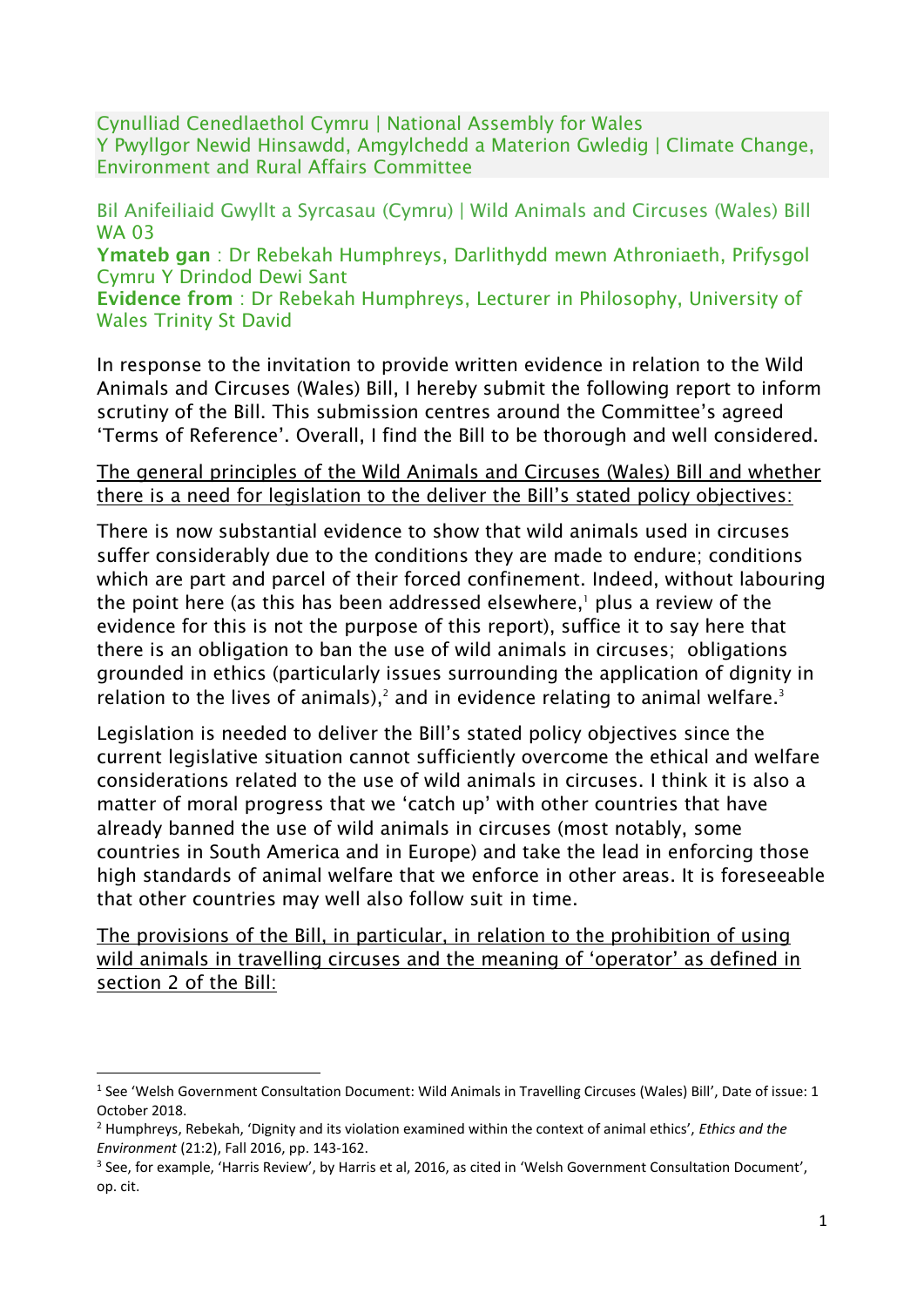- i. To avoid vagueness, it would be worth including some examples of 'the person in the UK responsible for the operation of the travelling circus'. For example, for clarity's sake, one could consider adding the following: 'Such a person could include, but should not be limited to, a line manager, manager supervisor, or another relevant person(s) responsible for, for example, employees or contractors, and / or animals and / or administration in relation to the over-seeing or management of those employees or contractors, and / or animals and / or that administration. This list of persons responsible is not exhaustive but merely illustrative'.
- ii. 'the owner' and 'person' in sec. 2 should be changed to 'owner(s)' and 'person(s)' throughout the section to avoid the aversion of responsibility where more than one person is responsible.
- iii. It might be wise to add an extra statement to sec. 2: '(d) a corporate body, partnership or an unincorporated association other than a partnership responsible for the operation of the travelling circus.' This would then link sufficiently with section 6 of the Bill.

### The provisions of the Bill, in particular, the meaning of 'wild animal' as defined in section 3:

The meaning of 'wildness' is a much contested topic in the literature, and some animals could be defined as more or less wild than others so that 'wildness' ends up being much like a sliding scale. <sup>4</sup> However, there are some definitions that in the context of the Bill appear more applicable than others, including the following where wildness relates to an animal…

- which has interests, including specific-specific ones, capacities, dispositional tendencies and behaviours the fulfilment of which depend on at least minimal human interference.
- for which human constraints and forced behaviour constitutes a violation of its dignity and prevent it from being the kind of animal it is, as well as thwart the fulfilment of its essential capacities and potentialities.
- As such, and in the light of the above, it may be useful to include examples of the kinds of animals that are covered by the Bill, so that sec.3, sub-section (1) might add; 'Examples of wild animals then include zebra, camel, zebu (a type of cattle), reindeer, raccoon, fox, macaw, elephants, lions, tigers, other species of large cats, and bears. The examples given in this list are not exhaustive'.

<sup>4</sup> See, for example, Palmer, Clare, 'Climate Change, Ethics, and the Wildness of Wild Animals', in B. Bovenkerk, and J. Keulartz (eds.), *Animal Ethics in the Age of Humans, The International Library of Environmental, Agricultural and Food Ethics,* Vol. 23, Springer, 2016, pp. 131-150.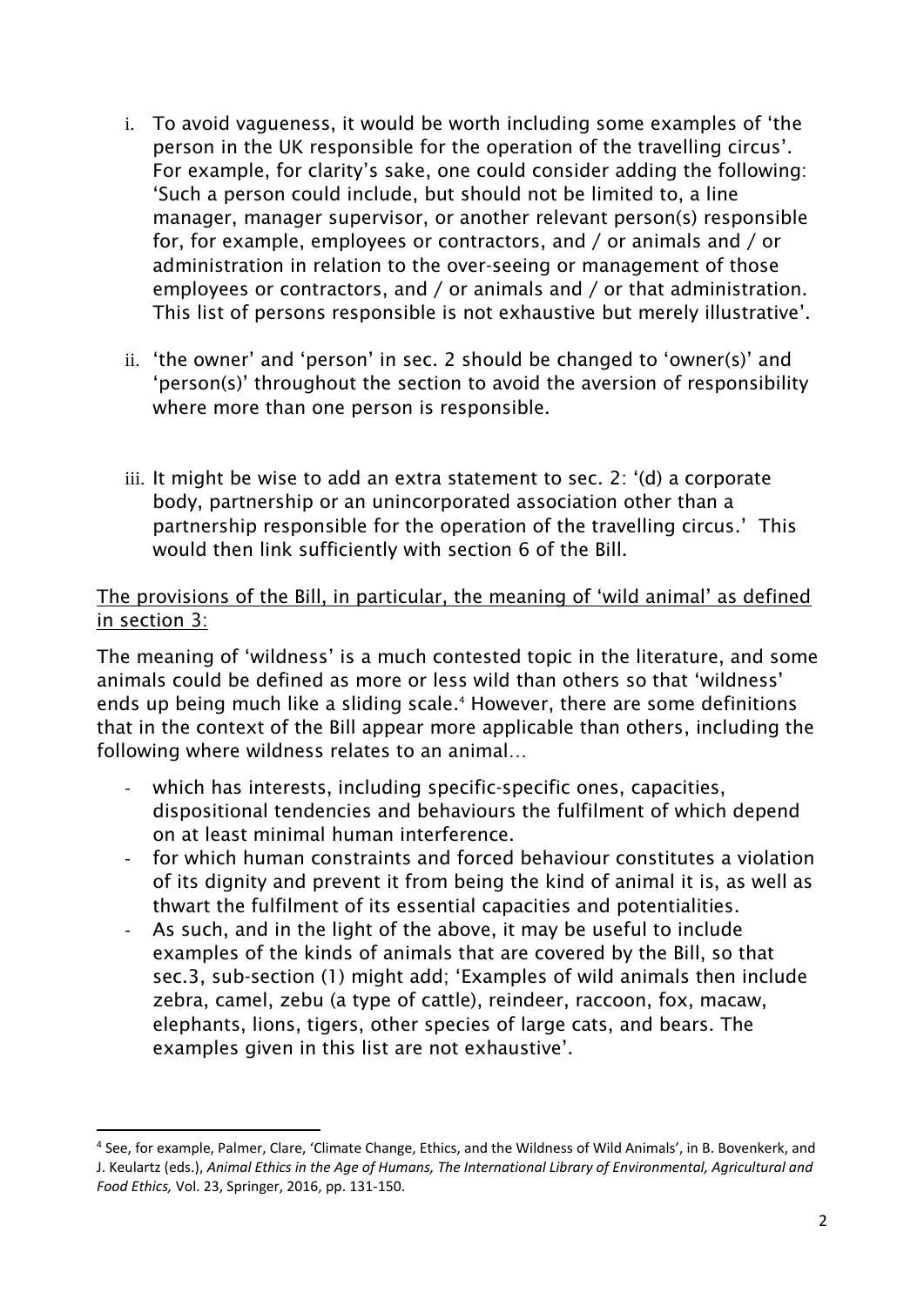The following may also apply:

- Not selectively bred
- Not adapted to live alongside humans
- Not adapted to human use or purpose. 5

## The provisions of the Bill, in particular, the meaning of 'travelling circus' as defined in section 4:

i. I think subsections (1) and (2) are necessary. To be sufficient to cover all that is usually meant by 'travelling circuses' and the use of wild animals in 'travelling exhibitions' (including travelling zoos and circuses in which wild animals are exhibited as opposed to other forms of forced performance), one could consider inserting an additional clause or adding to (1), perhaps something such as:

'A travelling circuses means a circus which travels from one place to another for the purposes of providing entertainment at those places, and / *or for the purposes of exhibiting animals, and / or for the purposes of providing an education component though entertainment and / or via the exhibition of animals.'* [suggested addition in italics]

ii. With regards to sub-section (2) it is foreseeable that a particular circus that uses wild animals might put on a show just once a year and for the rest of the year remain stationary and thus the animals remain in stationary housing or permanent housing for much of the year. An operator might therefore try to claim that their establishment or undertaking cannot be classed as a 'travelling' circus. To avoid ambiguity and foreseeable consequences regarding what an operator might try to claim in order to avert responsibility, I suggest that the words such as 'however long' be inserted between 'despite there being periods' and 'during which…', so that this clause runs 'despite there being periods, *however long*, during which it does not travel from one place to another.' [suggested addition in italics]

# The powers of enforcement

It seems that inspectors do not have the power to seize an animal. This limits the power of inspectors, and I would argue that at some point in their investigations it may well become appropriate for the inspectors to seize an animal and relocate that animal to an appropriate place. This would require

<sup>5</sup> Palmer, ibid.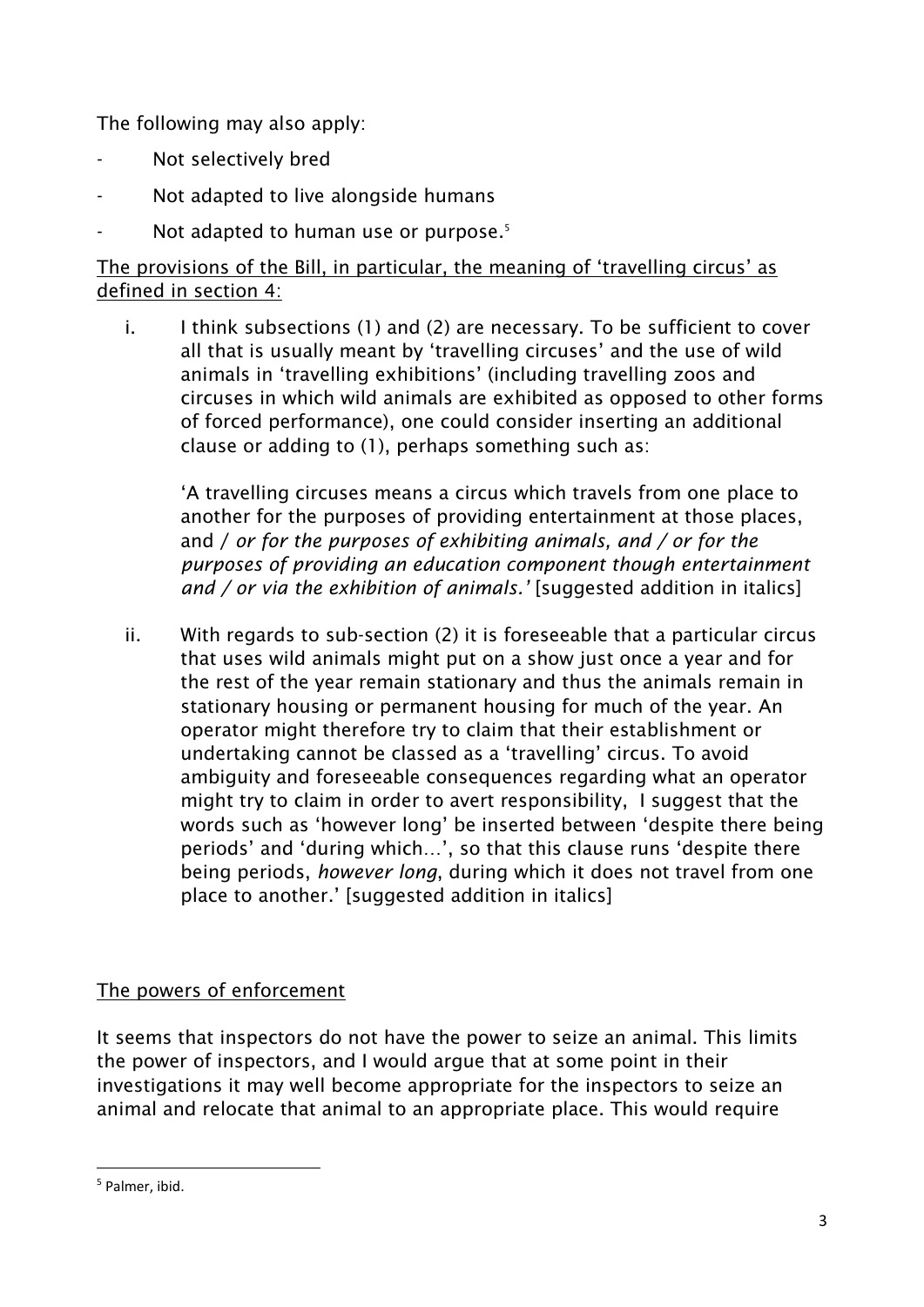partnership with relevant establishments and charities, such as sanctuaries and the RSPCA.

The amendments relating to licensing of circuses

Agreed. No further comment.

### Unintended consequences arising from the Bill

In relation to unintended consequences, some possible consequences have been considered above with my suggested revisions being an attempt to mitigate such consequences. As regards to other possible consequences, the following points are relevant:

Travelling circus establishments might decide to continue to use wild animals for the purpose of entertainment or exhibition, but without travelling, thus leaving the animals in similar if not the same conditions albeit without the extra stress of transportation. Establishments may, for example, morph into sideshow exhibitions, thus leaving the plight of animals very much unchanged. However, the ethical and welfare grounding of the Bill suggests that such an unintended consequence should be avoided if possible. (There are consequences related to this one, and I have attempted to address such related consequences in the sections above.)

So, consequences include circuses morphing into roadside menageries (in countries in Europe) and into animal exhibitions (outside petrol stations, for example). Another consequence may well be animals languishing in stationary cages for the rest of their lives. The latter often happens in any case, where animals formerly used for entertainment are no longer needed or become old and infirm. One example of this is Katya, a bear formerly used in a circus in St Petersburg, Russia. In 2009 the then 36-year-old bear was kept by a retired circus owner in a small, stinking cage welded to a stationary / derelict old bus on the outskirts of St Petersburg. Despite the apparent poor state of the bear in terms of its mental and physical condition, campaigners found it impossibly difficult to help Katya, mainly because the bear was languishing in Russia and because the owner did not want to transfer ownership. Such tragic stories are all too common – of course, such an analogous situation would not be permitted in the UK due to animal welfare legislation, but the case highlights some similar consequences (including owners not wanting to transfer ownership and the consequences for the animals concerned) the avoidance of which may be deemed a matter of ethics and thus a moral obligation.

One way this has been overcome in countries in South America is for the animals to be seized on inspection and transported to appropriate sanctuaries and housing. Thus, amendment of 'The powers of endorsement' to give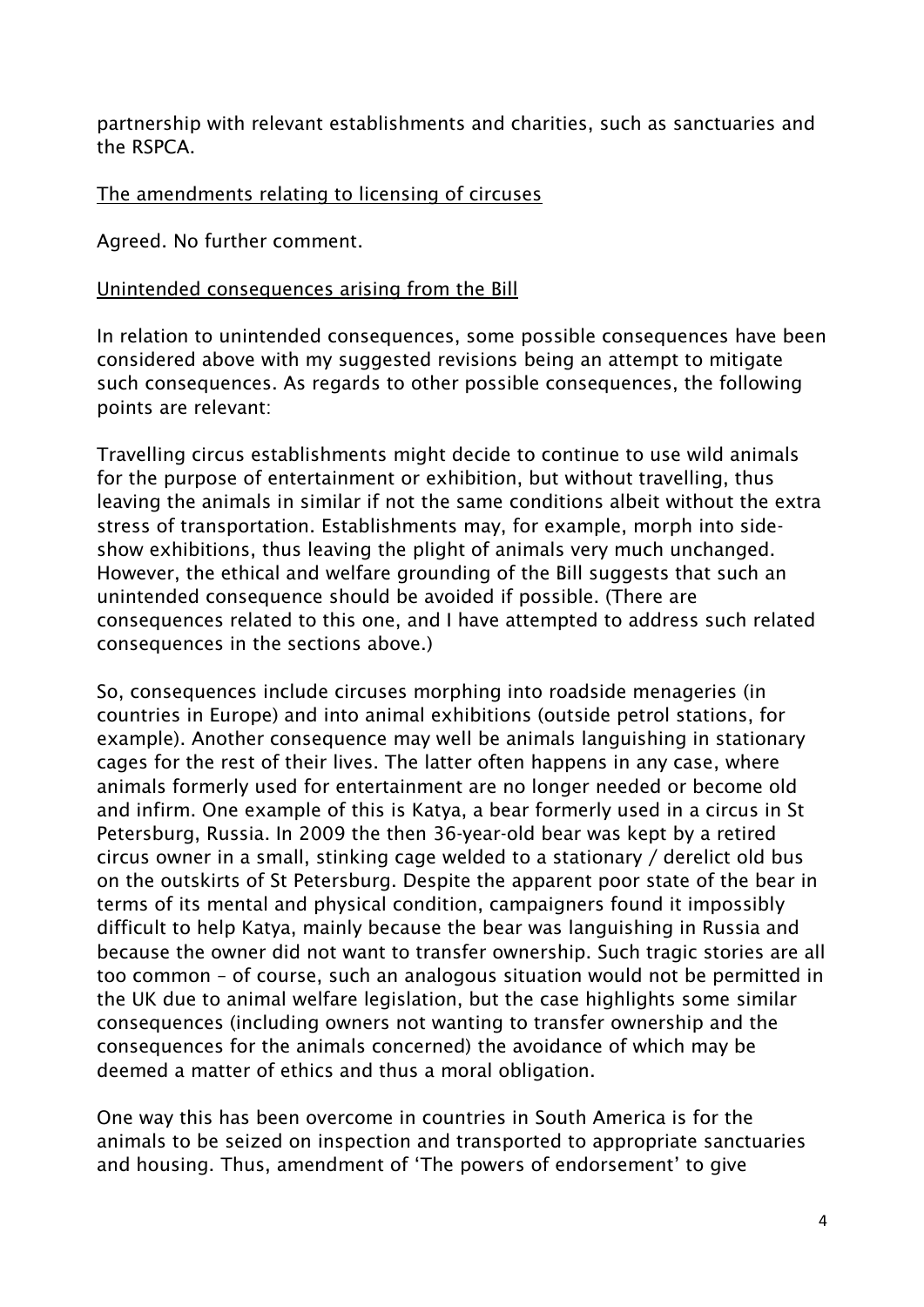inspectors such powers, and amendment to section 4 (see this report, above, p.2) would assist in averting such an unintended consequence but would of course have a financial cost implication.

Another unintended consequence could include operators and other relevant persons 'hiding' animals from the public when in countries in which a ban is enforced. Or circus establishments simply 'leaving' their animals at their main country of residence when travelling to countries in which there is a ban. One way to overcome this is to implement a successful ban and take the moral lead in this important issue so that other countries will eventually follow suit, as well as give inspectors the right to cease animals if it is appropriate to do so.

### The financial implications of the Bill (as set out in Part 2, Sec. 8 of the Explanatory Memorandum).

The ethical rationale for the Bill  $-$  a rationale which itself is further grounded by welfare considerations — calls for option 3 as the only defensive and satisfactory option. In time, one consequence would be that fewer inspections would be needed as Wales becomes known as a country that does not permit the use for wild animals in travelling circuses. One would hope that over time there would be a lesser need to enforce the Bill.

With regards to the impact on travelling circuses that make use of animals, many circuses now favour not using animals as more and more people shun wild animal 'performances'. People appreciate the great acrobat and dance skills displayed at circuses in which human gymnastic ability is evinced. One example is the No Fit State Circus, which recently sold out across Wales and has had outstanding reviews with many people travelling all over Europe to watch repeated performances. Circuses that use wild animals could be encouraged to focus on human performances only and perhaps attend courses to 'up-skill' their workers. Indeed, courses in circus performance are becoming more mainstream.

Rehoming, rehabilitation and sanctuary for animals is a costly endeavour but, again, one that would hopefully not be needed in the longer-term future. Such sanctuary would require inspectors to work in partnership with RSPCA and other animal charities such as Animal Defenders International (in the UK and in countries throughout Europe); organisations that rescue animals. Further such charities would need to be made equipped to participate in any rescues and rehoming. But such rehoming is necessary in order to avoid animals being moved on to other operators / owners that run, for example, zoos with poor welfare standards, mobile animal exhibits, or other businesses in which animals are used in a way deemed excessively instrumental and thus in a way that continues to violate their dignity and cause them to suffer. Appropriate safari parks could also assist with rehoming.